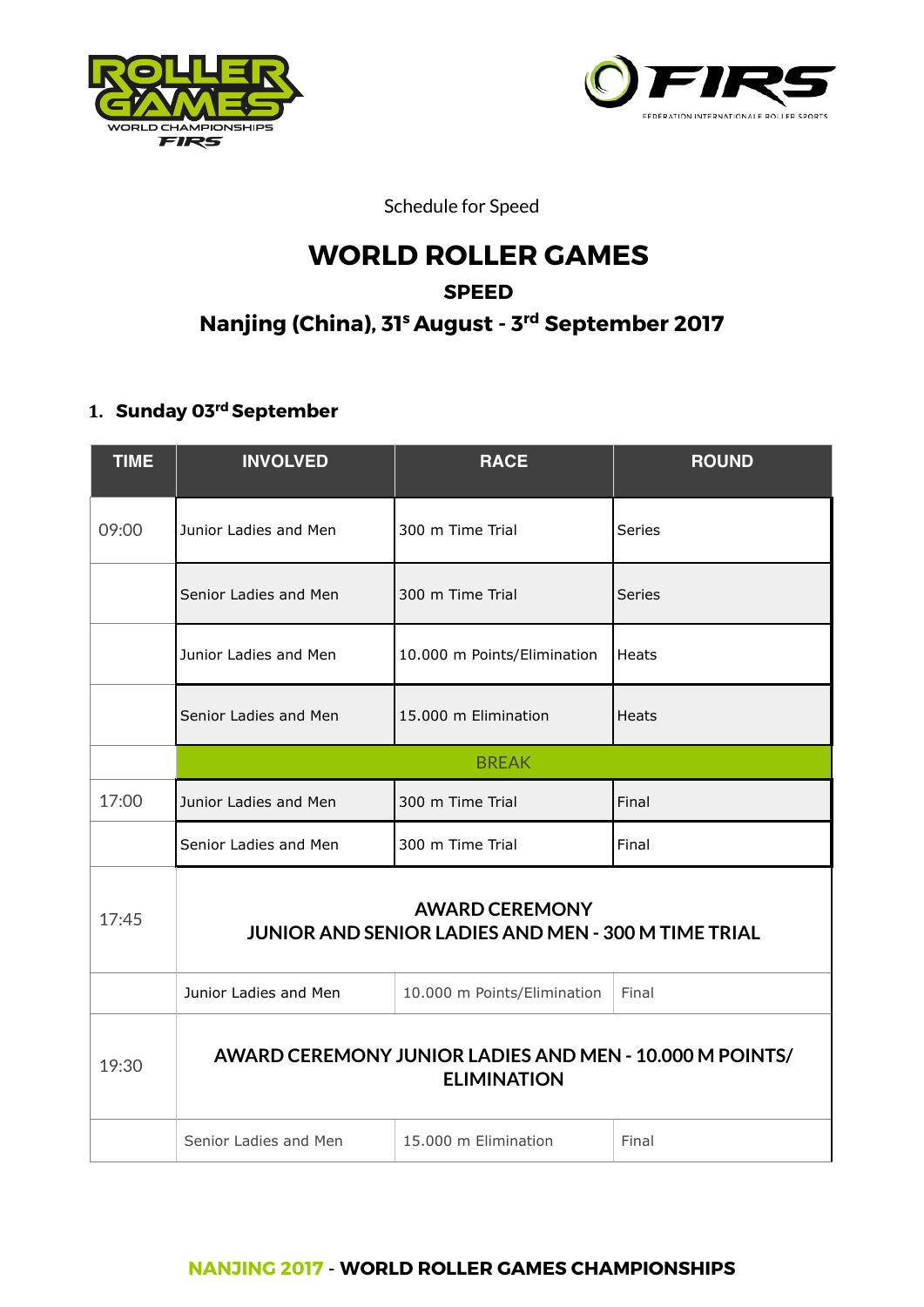



### **2. Monday 04th September**

| <b>TIME</b> | <b>INVOLVED</b>                                                                                                                                | <b>RACE</b>                 | <b>ROUND</b> |
|-------------|------------------------------------------------------------------------------------------------------------------------------------------------|-----------------------------|--------------|
| 09:00       | Senior Ladies and Men                                                                                                                          | 500 m Sprint                | $1/16$ Heats |
|             | Senior Ladies and Men                                                                                                                          | 500 m Sprint                | 1/8 Heats    |
|             | Junior Ladies and Men                                                                                                                          | 1.000 m Sprint              | $1/4$ final  |
|             | Senior Ladies and Men                                                                                                                          | 500 m Sprint                | $1/4$ final  |
|             | Junior Ladies and Men                                                                                                                          | 15.000 m Elimination        | Heats        |
|             | Senior Ladies and Men                                                                                                                          | 10.000 m Points/Elimination | Heats        |
|             | <b>BREAK</b>                                                                                                                                   |                             |              |
| 17:00       | Senior Ladies and Men                                                                                                                          | 500 m Sprint                | Semifinals   |
|             | Junior Ladies and Men                                                                                                                          | 1.000 m Sprint              | Semifinals   |
|             | Junior Ladies and Men                                                                                                                          | 15.000 m Elimination        | Final        |
|             | Senior Ladies and Men                                                                                                                          | 10.000 m Points/Elimination | Final        |
| 19:00       | <b>AWARD CEREMONY</b><br><b>JUNIOR AND SENIOR LADIES AND MEN - 15.000 M ELIMINATION</b><br>SENIOR LADIES AND MEN - 10,000 M POINTS/ELIMINATION |                             |              |
|             | Senior Ladies and Men                                                                                                                          | 500 m Sprint                | Final        |
|             | Junior Ladies and Men                                                                                                                          | 1000 m Sprint               | Final        |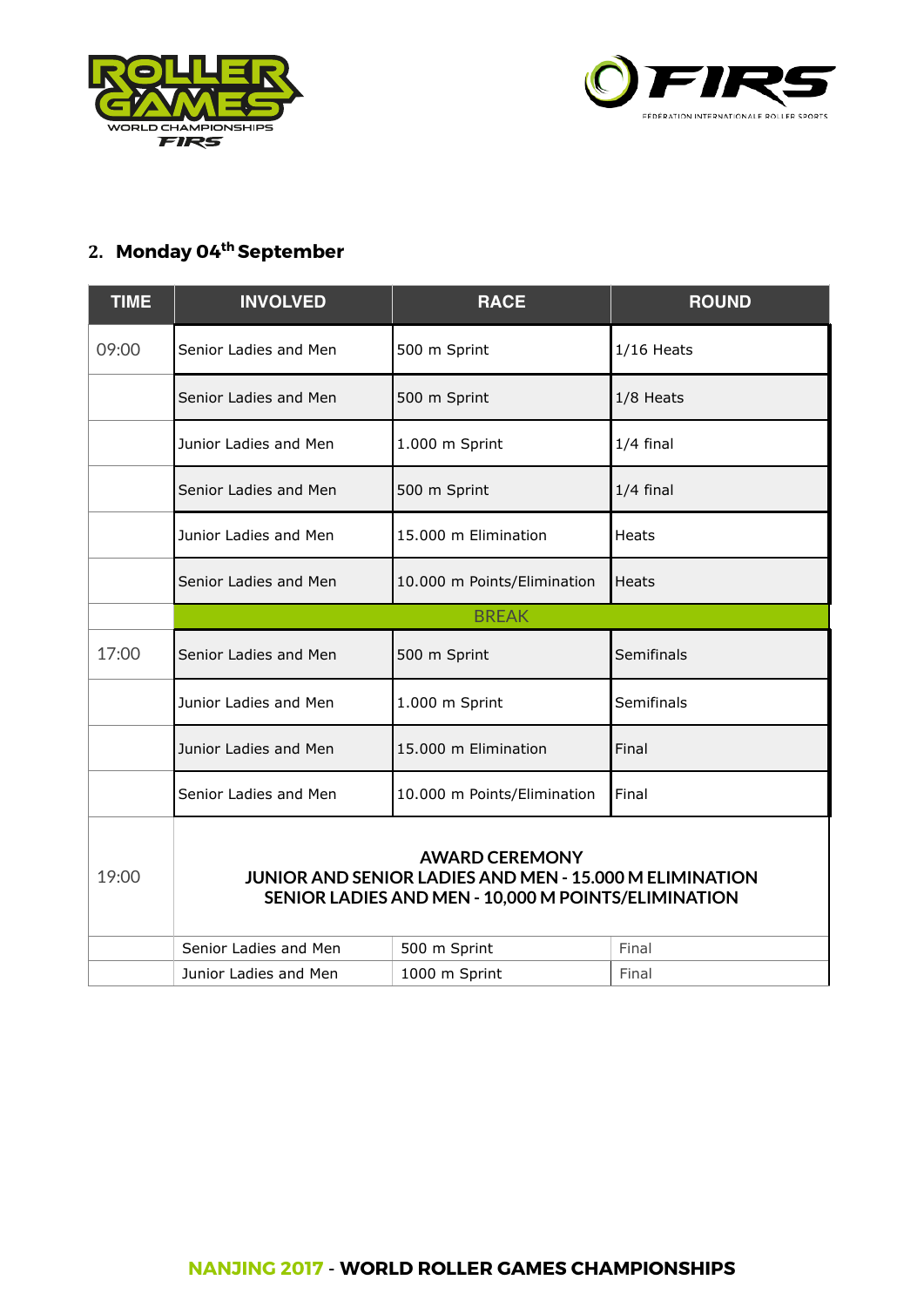



# **3. Tuesday 05th September**

| <b>TIME</b> | <b>INVOLVED</b>                                                                                                                         | <b>RACE</b>    | <b>ROUND</b> |
|-------------|-----------------------------------------------------------------------------------------------------------------------------------------|----------------|--------------|
| 09:00       | Junior Ladies and Men                                                                                                                   | 500 m Sprint   | $1/16$ Heats |
|             | <b>Junior Ladies and Men</b>                                                                                                            | 500 m Sprint   | 1/8 Heats    |
|             | Senior Ladies and Men                                                                                                                   | 1.000 m Sprint | $1/4$ final  |
|             | Junior Ladies and Men                                                                                                                   | 500 m Sprint   | $1/4$ final  |
|             | Senior Ladies and Men                                                                                                                   | 1.000 m Sprint | Semifinals   |
|             | Junior Ladies and Men                                                                                                                   | 500 m Sprint   | Semifinals   |
|             | <b>BREAK</b>                                                                                                                            |                |              |
| 17:00       | Senior Ladies and Men                                                                                                                   | 1.000 m Sprint | Final        |
|             | Junior Ladies and Men                                                                                                                   | 500 m Sprint   | Final        |
| 19:00       | <b>AWARD CEREMONY</b><br>JUNIOR LADIES AND MEN - 500 M SPRINT & 1,000 M SPRINT<br>SENIOR LADIES AND MEN - 500 M SPRINT & 1.000 M SPRINT |                |              |
|             | Junior Ladies and Men                                                                                                                   | 3000 m Relays  | Final        |
|             | Senior Ladies and Men                                                                                                                   | 3000 m Relays  | Final        |
| 20:00       | <b>AWARD CEREMONY</b><br><b>JUNIOR AND SENIOR LADIES AND MEN - 3.000 M RELAYS</b>                                                       |                |              |

### **4. Wednesday 06th September**

REST DAY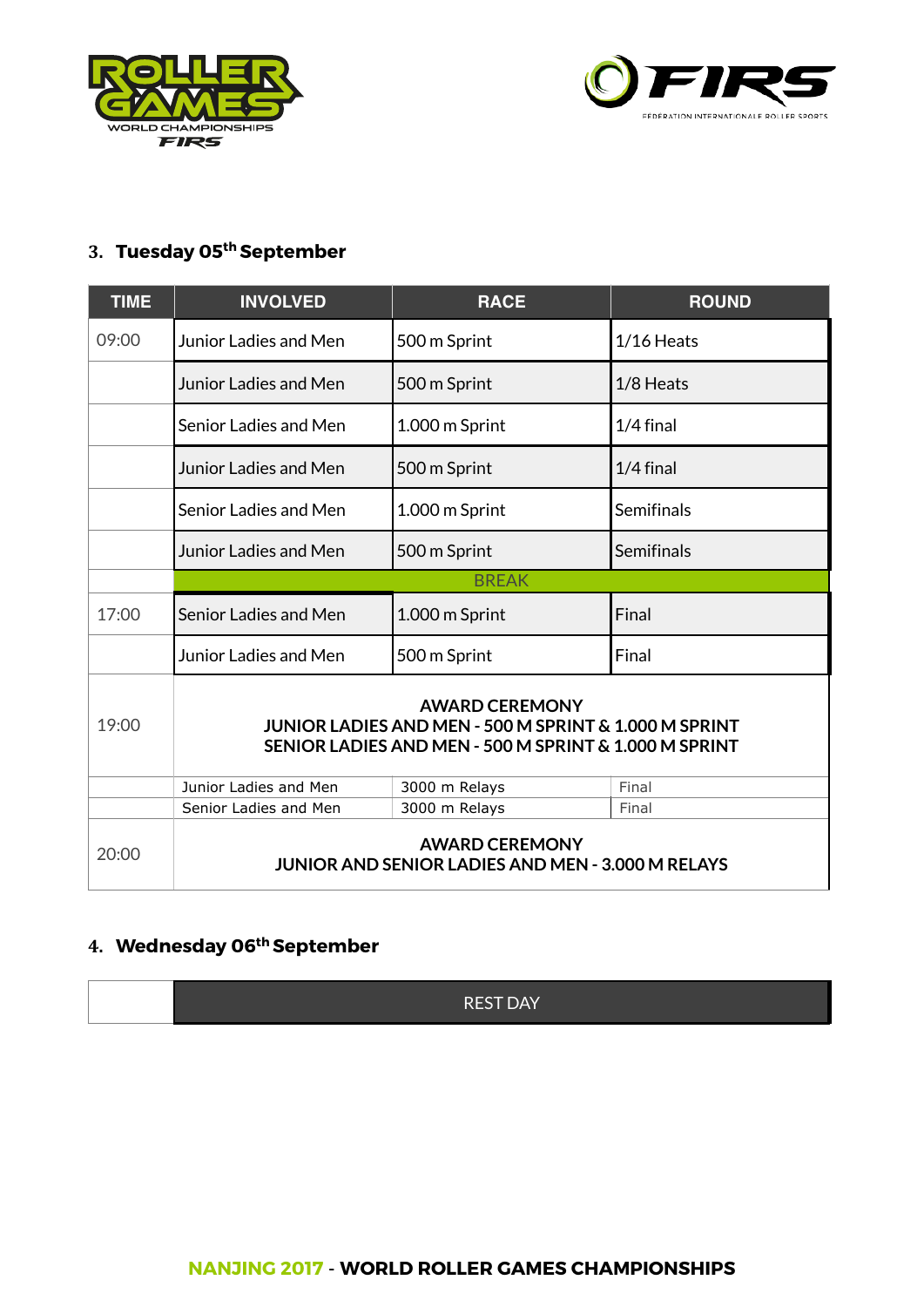



## **5. Thursday 07th September**

| <b>TIME</b> | <b>INVOLVED</b>                                                                                                        | <b>RACE</b>          | <b>ROUND</b> |
|-------------|------------------------------------------------------------------------------------------------------------------------|----------------------|--------------|
| 09:00       | Junior Ladies and Men                                                                                                  | 100 m Sprint         | Heats        |
|             | Senior Ladies and Men                                                                                                  | 100 m Sprint         | Heats        |
|             | Junior Ladies and Men                                                                                                  | 10.000 m Points      | Heats        |
|             | Senior Ladies and Men                                                                                                  | 20,000 m Elimination | <b>Heats</b> |
|             | <b>BREAK</b>                                                                                                           |                      |              |
| 17:00       | Senior Ladies and Men                                                                                                  | 10.000 m Points      | Final        |
|             | Senior Ladies and Men                                                                                                  | 20.000 m Elimination | Final        |
| 19:00       | <b>AWARD CEREMONY</b><br>JUNIOR LADIES AND MEN - 10.000 M POINTS SENIOR LADIES AND MEN - 20.000<br><b>MELIMINATION</b> |                      |              |
|             | Junior Ladies and Men                                                                                                  | 100 m Sprint         | Final        |
|             | Senior Ladies and Men                                                                                                  | 100 m Sprint         | Final        |

# **6. Friday 08th September**

| <b>TIME</b> | <b>INVOLVED</b>                                                                                                                                                                               | <b>RACE</b>          | <b>ROUND</b> |
|-------------|-----------------------------------------------------------------------------------------------------------------------------------------------------------------------------------------------|----------------------|--------------|
| 09:00       | Senior Ladies and Men                                                                                                                                                                         | One Lap Sprint       | $1/16$ Heats |
|             | Senior Ladies and Men                                                                                                                                                                         | One Lap Sprint       | 1/8 Heats    |
|             | Senior Ladies and Men                                                                                                                                                                         | One Lap Sprint       | $1/4$ final  |
|             | Junior Ladies and Men                                                                                                                                                                         | 20,000 m Elimination | <b>Heats</b> |
|             | Senior Ladies and Men                                                                                                                                                                         | 10.000 m Points      | <b>Heats</b> |
|             | <b>BREAK</b>                                                                                                                                                                                  |                      |              |
| 19:00       | Senior Ladies and Men                                                                                                                                                                         | One Lap Sprint       | Semifinals   |
|             | Junior Ladies and Men                                                                                                                                                                         | 20.000 m Elimination | Final        |
|             | Senior Ladies and Men                                                                                                                                                                         | 10.000 m Points      | Final        |
|             | <b>AWARD CEREMONY</b><br><b>JUNIOR AND SENIOR LADIES AND MEN - 100 M SPRINT</b><br><b>JUNIOR LADIES AND MEN - 20.000 M ELIMINATION</b><br><b>SENIOR LADIES AND MEN - 10.000 METROS POINTS</b> |                      |              |
|             | Senior Ladies and Men                                                                                                                                                                         | One Lap Sprint       | Final        |